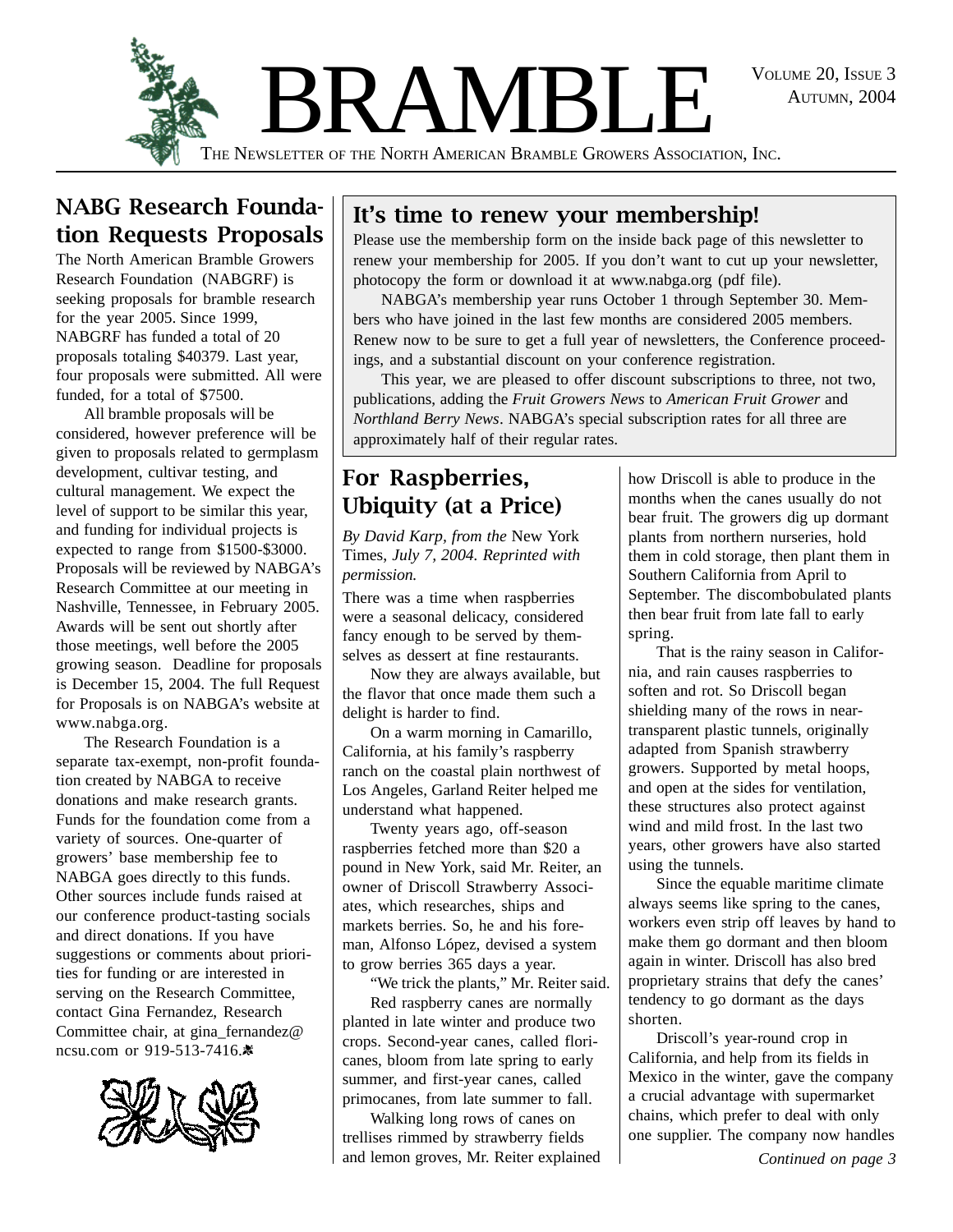# NABGA Member Farm Featured on CNN

#### *By Sue Loomis Gragan*

*NABGA Executive Council member Sue Loomis Gragan's farm was featured on CNN during the weekend of August 28– 29. She sent NABGA the following note.*

This was one of those weeks that will not be repeated (and no doubt next week will be a TOTAL disaster)!

On Sunday, August 22, the *Washington Post* ran an article on couples changing from professional, in-town careers to farming, and we were one of the three they spoke with. (You can probably access the article at the *Washington Post* website. The article is in the Metro section, titled "Growing a Different Life." ) That led to CNN calling us for a shoot. They came out Friday, spent about three-plus hours filming me in the raspberry patch and Dan picking peaches, then doing some additional shooting and interviews. Of course, this was whittled down to a mere three minutes! The piece ending

up airing yesterday during the 10:00 p.m. news and the 7:00 am news this morning. (We ran right after a fiveminute piece on "Dog the Bounty Hunter"– tells you where agriculture is in this country!)

To make the week complete, we entered some peaches in the Maryland State Fair for the first time, and ended up winning best in class, best peach, and grand champion in the overall fruit division. Sorry our blackberries were done and the raspberries aren't looking great right now, or we would have tried those, too.

All this follows an article in a local quarterly magazine on Southern Maryland peach orchards, and a local newspaper running our picture (in the blackberry patch) with a story on the decline of farming in Southern Maryland. I'm beginning to think we are the only ones left in Southern Maryland!

It's been interesting. And my feeling is that any positive publicity that brings the words raspberry or peach to the public can only be good!

# **Mark Your Calendar!**

NABGA will hold its annual conference as part of the North American Berry Conference in Nashville, Tennessee on February 16–19, 2005. This is a joint conference with the North American Strawberry Growers Association. Bramble-related sessions will be concentrated on Thursday and Friday, February 17-18. On Thursday evening, as in years past, NABGA will host a product-tasting event as a fundraiser for our Research Foundation. NABGA's annual membership meeting will be held during lunch on Friday. Registration information will be sent out later in the year.

### Share your ideas

If you have suggestions for topics for sessions, speakers, or, potential exhibitors, can help organize our fundraiser, or would like information on exhibiting at the conference, contact NABGA.

# **We Sell Micropropagated, Certified/Virus-Indexed Blackberry Plants**

**7094 Honeysuckle Lane, Bailey, NC 27807 252-235-3248 home 252-399-9844 mobile email: jonesfarmsnc@aol.com**

*All Greenhouse Grown*

**Varieties Apache\* thornless Arapaho\* thornless Chickasaw\* Choctaw Chester thornless Illini Hardy Kiowa\* Navaho\* thornless Ouachita\* Shawnee Triple Crown thornless** \* Patented Jones Farms



# **STRAWBERRY & RASPBERRY PLANTS Blackberry Canes** Asparagus Crowns, Rhubarb & Horseradish, Blueberry, Black Currant

All plant material is grown under recognized Provincial or State Programs. **CALL FOR FREE CATALOGUE** 



 $R, R, #2$ Simcoe, Ontario Canada N3Y 4K1

Phone: 1-519-426-3099 Fax: 1-519-426-2573 www.strawberrytyme.com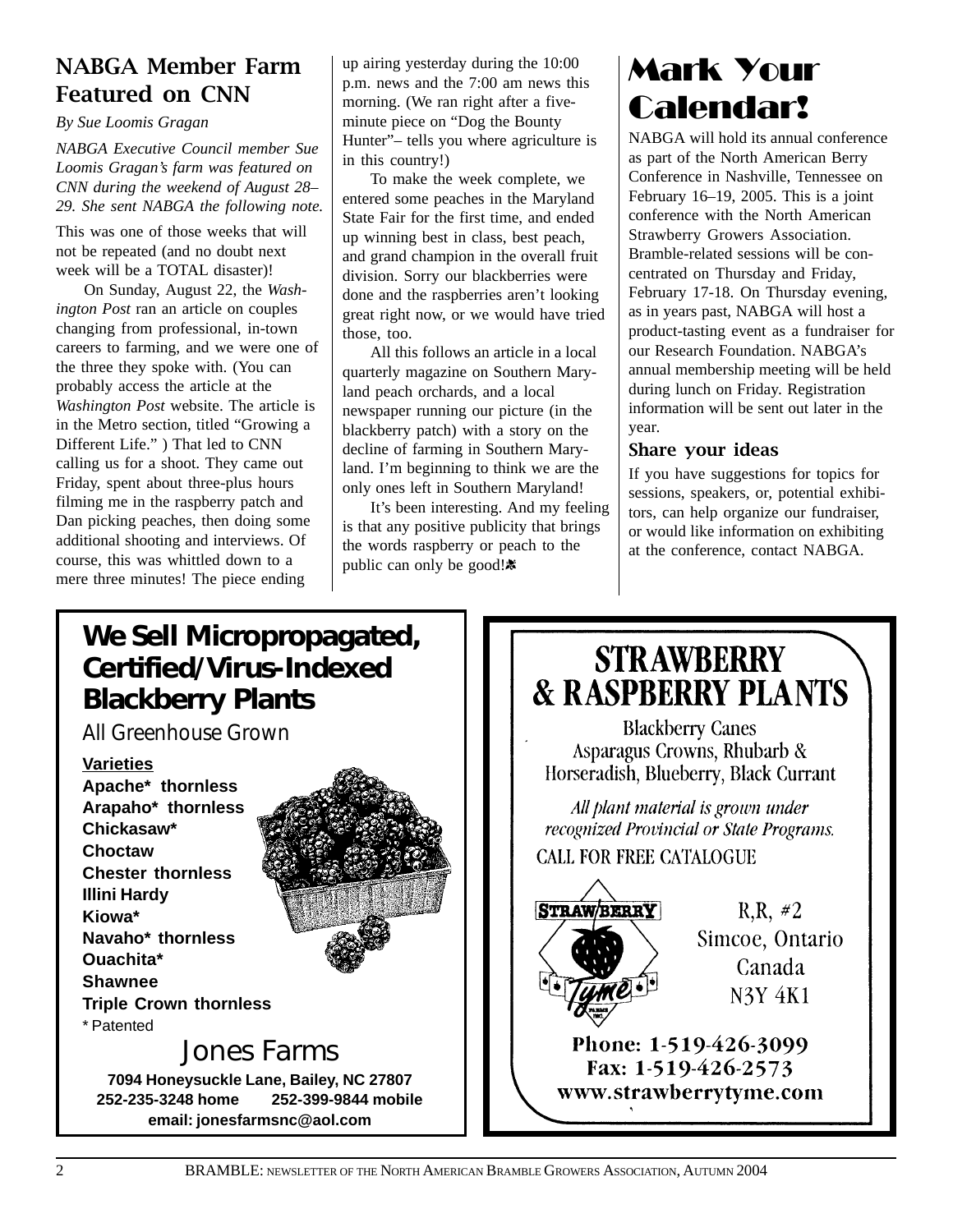# For Raspberries, Ubiquity (at a Price)

*Continued from page one*

about half of the fresh raspberries shipped in the United States. With greater areas being planted and fields around Watsonville producing 12 tons per acre - an astonishing 10 times as much as in Northeastern plantings and three times the average in the Northwest - California overtook Washington State last year as the nation's top raspberry producer. Seventy million pounds of raspberries were harvested in California last year, most of them around Watsonville, the biggest raspberry district for both Driscoll and the state.

"We have a longer growing season, and we don't have winter injury or huge disease pressures, so we're able to harvest the genetic potential of the crop," said Carlos Fear, Driscoll's director of raspberry and blackberry research, in an interview at his office in Watsonville.

In a walk through a test plot where he was evaluating potential new varieties, Mr. Fear said that one of the 15 criteria he looks for is perfect berry architecture. The raspberry is an aggregate fruit, composed of many tiny drupelets. Mr. Fear said he breeds for small but uniform drupelets, which keeps the berry's structure strong, as well as skin strength, to avoid leaks, and a light red color, to keep the fruit looking fresh at distant markets.

Driscoll's innovations are a tremendous boon to productivity and shipping, but do not make the berries taste any better. Even the plastic tunnels, as useful as they are, slightly reduce light, and so they too reduce the raspberries' flavor. "You give up the ultimate to be better every day," as Miles Reiter, Garland Reiter's brother and the chairman of Driscoll, puts it.

How do Driscoll's raspberries rate for flavor? Some are mediocre, most are decent or good, but none are great. They are dependably pleasant, but lack the complexity and aroma of the best berries. Part of the problem is that raspberries trucked to distant markets need to be picked firm to arrive in good

![](_page_2_Picture_7.jpeg)

condition, and most of a berry's aroma develops only with full ripeness.

One new variety is quite unusual. Breeders usually select for fruits that detach easily from the stem, since harvest labor accounts for two-thirds of the cost of fresh raspberry production. But last year Driscoll introduced Madonna (named after a nearby mountain, not the singer), which is sold with the stem attached. Marketed like jewels in a flat rectangular box, the berries are intended for dipping in chocolate, like long-stem strawberries.

Golden raspberries, their color determined by a single recessive gene, are mellower and more delicate than the red sorts. Driscoll sells only a few of its golden variety, Godiva, because it lacks durability, said Mr. Fear, who offered a sample of an experimental selection that was firmer.

At the end of a recent tour of his variety collection, Mr. Fear stopped at a scraggly bush whose fruit showed how transcendent the flavor of a raspberry can be. The berries of the bush, Rose de Côte d'Or, an old French variety, were small and soft but exquisitely intense. They resembled raspberry candy and were very sweet, with balancing acidity and a powerful, lingering aroma. If only store-bought berries could be like this.

Perhaps they can. For the best commercial raspberries, Miles Reiter himself suggested a visit to George Richter, who farms 45 acres in Fife, Washington, near Tacoma. His specialty is Tulameen, a large, luscious variety introduced in 1989 from British Columbia. It is considered the standard of quality in Europe, with an ancestry that includes Willamette, an old Northwest processing variety, for high flavor, and Cumberland black raspberry, for firmness. California is generally too

warm for Tulameen, and the Northeast too cold, but it flourishes in the Puyallup Valley.

When I visited a year ago, Mr. Richter, a genial man in glasses, a straw hat and a plaid shirt, was supervising the harvest of ripe Tulameen berries, to be shipped by air to upscale markets in the Northeast and Midwest.

His grandfather came from Minnesota a century ago and started growing raspberries in the area, Mr. Richter said. Fifty years ago the valley had thousands of acres of raspberries, both for fresh use and for processing, but in recent decades urbanization has pushed out most of the farms.

"This whole area is zoned for industrial use, and taxes are so high," Mr. Richter said with a sigh, pointing out nearby warehouses. "There are only a dozen growers left."

Washington's raspberry industry moved to Lynden, along the Canadian border. The climate, similar to Scotland's, with mild days and cool evenings, ripens berries with intense color and flavor, said Derek Peacock, who was then research manager for Enfield Farms. During harvest, in summer, it is conveniently dry, but in winter there is adequate rainfall and chilling.

More than 95 percent of the area's 8,000 acres of raspberries are grown for processing into frozen berries, ice cream, yogurt, juice and preserves. Quality and yields are high in summer, but autumn rains discourage growers from competing with California in the fresh market.

Twenty-five years ago, Lynden was a land of Dutch-American dairy farms, but as the dairy industry struggled, mechanized harvesting made berry farming for processing profitable. More farmers switched to berries in the 1990's, when wars in the former Yugoslavia, a major producer, interrupted shipments.

On a misty morning last July, Enfield's 500 acres of raspberries stretched to the horizon. Giant harvesters straddled the rows and shook the ripe berries loose with long flexible

*Continued next page*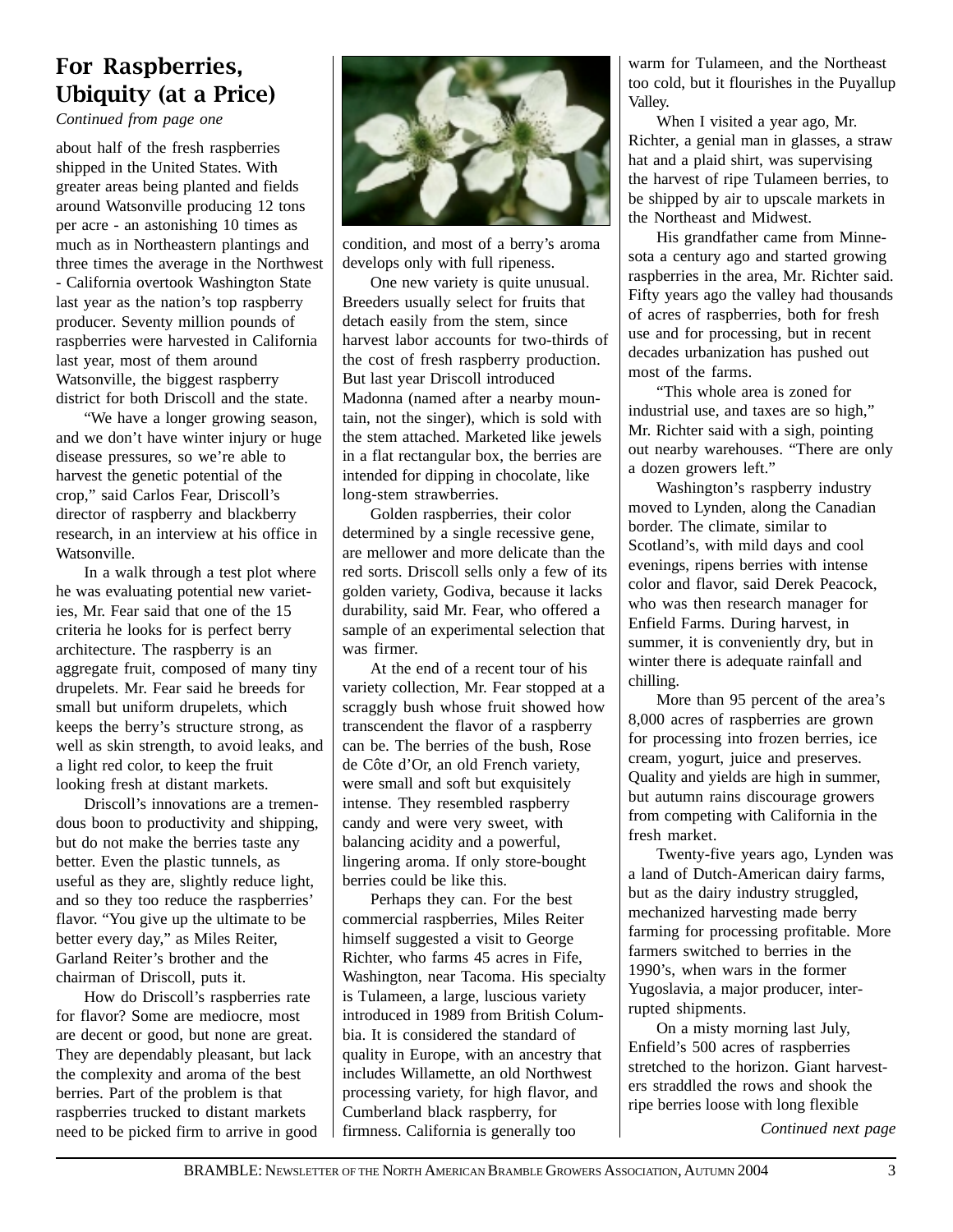# For Raspberries, Ubiquity (at a Price)

*Continued from previous page* rods. A conveyor belt carried the fruit across an air cleaner to an upper level, where workers sorted it by hand.

"Adjusting the settings of the machines is an art form," Mr. Peacock said. The mechanically picked berries cannot be sold fresh because some are damaged and leak juice, but they are fine for processing. In the next decade, however, the development of firmer varieties will make it possible to harvest berries by machine and sell them fresh, Mr. Peacock said.

Driving his truck along Boundary Road, he stopped by rows bearing juicy, purple-red Willamette raspberries, which had a tart-sweet, winy taste, and Meeker, now the standard because of its higher yields, which was sweeter but a bit less rich.

Viral and fungal diseases are the scourge of raspberry growers, spreading readily in large fields. Early last century the United States had 60,000

acres of raspberries, three times the current figure, before mosaic virus devastated plantings. In the last decade, raspberry bushy dwarf virus, which causes reduced yield, smaller berry size and crumbly fruit, has afflicted Lynden's fields, Mr. Peacock said. It is time for a new variety that would resist the virus, he added.

Black raspberries, also called blackcaps, are a different species, native to the Eastern United States. Alluringly purple-black in color, they are small, round, firm, dry and very seedy, with a distinctive sweet taste of dark cherries. As fresh berries, blackcaps are too seedy for many people, and are rarely sold at supermarkets, but their intense color and flavor drive aficionados wild. Once used in the edible dye stamped on meat, and as coloring in Dr Pepper soda, blackcaps now are used mostly in processed foods like jam, for which their rich flavor is superb.

Their season is short, usually several weeks in July, and the canes are low-yielding compared with those of red raspberries. Scattered plantings exist

in the East and Midwest, but most of the nation's crop, about 1,300 acres of the Munger variety, is mechanically harvested for processing in the Willamette Valley, near Portland, Oregon.

Black raspberries were all but forgotten until two years ago, when a scientific study cited them as being the highest of all berries in anthocyanins, the antioxidant compounds that scavenge harmful free radicals associated with aging and cancer.

This sparked a surge in interest, said Don Sturm, a third-generation farmer who raises 70 acres of blackcaps in the valley, in Corbett. Visits to his Internet site (www.sturmsberryfarm.com), which sells berries and jams, jumped a hundredfold, he said, and Trader Joe's started offering a black raspberry juice blend.

Paradoxically, despite the reputed health benefits of their berries, black raspberry plants are extremely susceptible to viruses, and rarely live more than a few years, Mr. Sturm said. $*$ *© 2004 The New York Times Company*

![](_page_3_Picture_12.jpeg)

![](_page_3_Picture_13.jpeg)

4 BRAMBLE: NEWSLETTER OF THE NORTH AMERICAN BRAMBLE GROWERS ASSOCIATION, AUTUMN 2004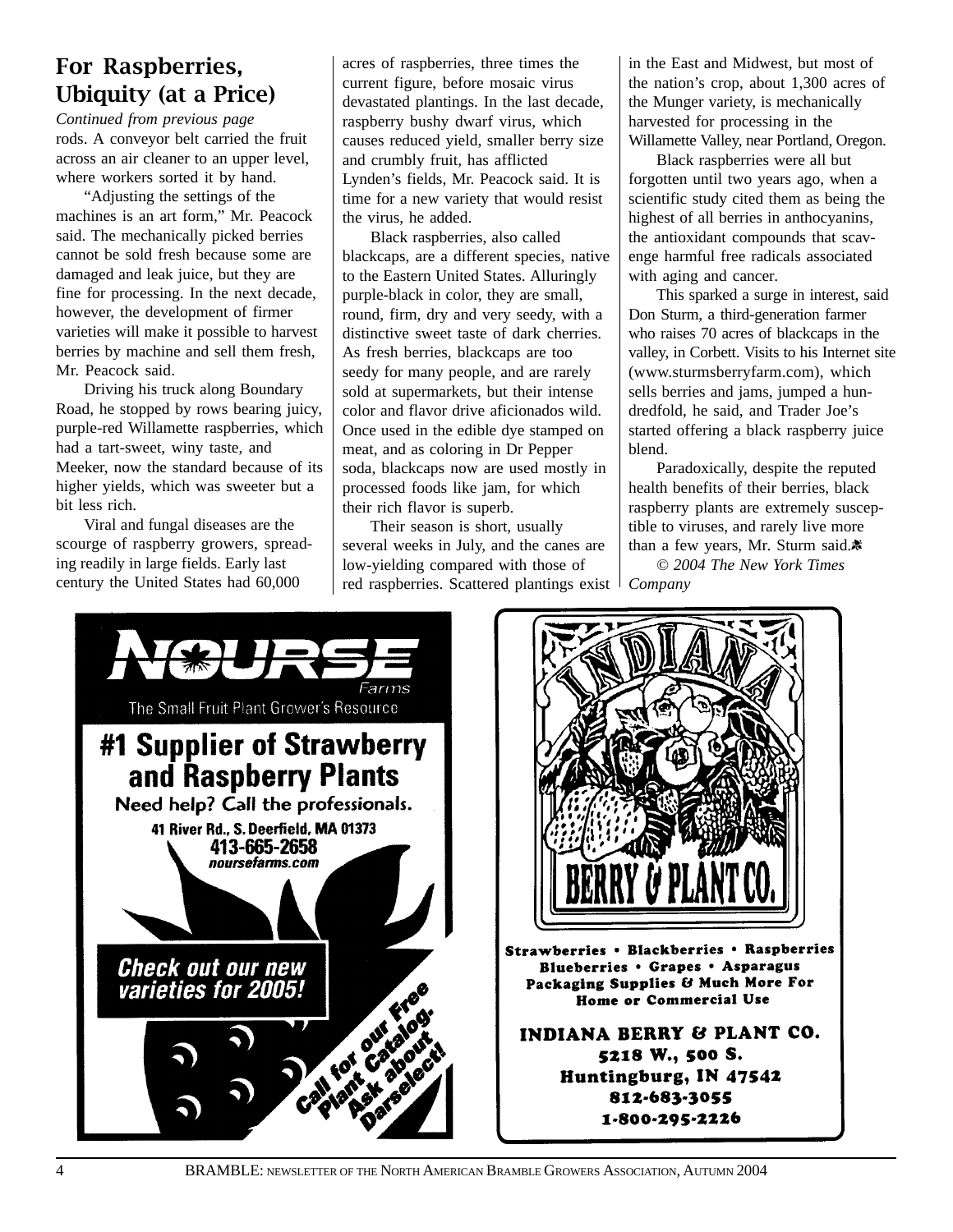# Sustainable Diversification for the North

NABGA member Dale Secher and his wife, Cindy, have been raising raspberries for more than 35 years at their Carandale Farm, about 12 miles from Madison, Wisconsin. They are not big producers of raspberries – they have about two acres of fall-bearing berries—but their farm reflects their concerns about the big picture, through a strong commitment to sustainable agriculture and some innovative on-farm research into alternative crops.

Raspberries compliment the Sechers' main crop, 16 acres of strawberries. They stopped growing summer raspberries and concentrated on the fall crop many years ago, because the summer berries required a lot more maintenance that conflicted with the strawberry crop. "We consider raspberries profitable, but not our central crop," says Dale. "People just don't buy in large quantities like they do strawberries." Diversification into raspberries, as well as apples, grapes, and pears, says Dale, is an insurance policy that helps spread the risk.

The Sechers sell all their raspberries direct to the public at farmers' markets, on the farm, and pick-your-own. Their main market is the progressive, healthconscious and environmentally aware college town of Madison. These consumers are enthusiastic seekers of local produce, but, says Dale, "They demand and want pesticide-free fruit. Virtually all growers around here use low-pesticide methods." Dale characterizes his production methods as "not organic but IPM, with no pesticide sprays." With a very wet growing season, this year, they've been plagued with grey mold, but he has refrained from using fungicides, tried to keep the plants as clean as they can, and accepted what losses can't be avoided. "We tolerate lower yields, and keep input costs down," says Dale. To make consumers aware of their practices, their website explains their "IPM Tool Chest" of tools. For raspberries,

![](_page_4_Picture_5.jpeg)

*NABGA members Dale and Cindy Secher of Carnadale Farm*

planting resistant varieties is key, along with factors of site selection and layout, such as wind breaks, plant density, row orientation to maximize sunlight, air and water drainage. Others IPM tools include green manure crops, cover crops, removal of diseased foliage and plants, mechanical cultivation, hand weeding, and preserving natural predators.

About half their raspberries are PYO, the rest are pre-picked. "What limits us on PYO is that people leave too many out there," says Dale. "The fall raspberries are fragile and people just break the tips off." Raspberries sell for \$4.00/pint at the farmers' markets and \$3.50/point at the farm. All their PYO berries are sold by the pound, because they think it is fairer. PYO raspberries are \$3.50/pound. Customers are often initially confused by this, says Dale, so he often has to explain that the perpound PYO price comes out to about \$2.60 per pint.

Carandale Farm grows a number of raspberry varieties. Each one, comments Dale, has its advantages and disadvantages. The season starts in mid-August or earlier with Autumn Bliss, which is a "pretty good all-round berry," followed by Autumn Britten. "It's gorgeous looking, but more subject to grey mold, and only good for PYO," says Dale. Next to ripen is Caroline, which is "very flavorful and has less gray mold, but soft." They finish with the old standby Heritage. "It's always a little chancy this far north," says Dale. "When the frost is early, we often lose as much as 50% of the crop."

One of Carandale Farm's most interesting enterprises – to the Sechers' as well – is its on-farm trial of unusual fruit crops. The project is supported by an Agricultural Development and Diversification grant from the Wisconsin Department of Agriculture. Explains the farm's website: "In our ongoing effort to push the limits of innovation and diversity, we have established a 2 acre on-farm trial for screening more than 30 types of unknown, little known and overlooked fruit crops. They are being evaluated for adaptability, sustainability and economic potential. The goal of this project is to introduce new choices, diversify the agricultural base, create profitable niche markets, maintain open space in urbanizing areas, and benefit public health by introducing fresh and processed fruit products with high nutriceutical value." Besides unfamiliar European and Asian fruits, the trials include native fruits such as saskatoons, elderberries and pawpaws, and many varieties of plums, currants, and gooseberries, as well as native and Illini Hardy blackberries. Dale notes that while native blackberries seem to thrive in the region, and others have tried blackberries, varieties more suited to their climate are badly needed.

The trial's plantings were established in 2003, so crops are still getting established, but Dale hopes to be able next year to test the market potential for some that have started to bear. "I have a long-term concern for developing a regional alternative to a global approach, with more local processing and production," he comments. With 431 plants of 99 different cultivars, he has quite a management and recordkeeping challenge. Yet it is clear that he approaches it with both enthusiasm and commitment, and sees this as a way he can not only add to his own farm's success but make a lasting contribution to the region's agriculture.

*For more information about Carandale Farm and the on-farm trials, visit their website at www.carandale.com.*

*If you would like to suggest other farms to feature in the Bramble, contact the NABGA office.*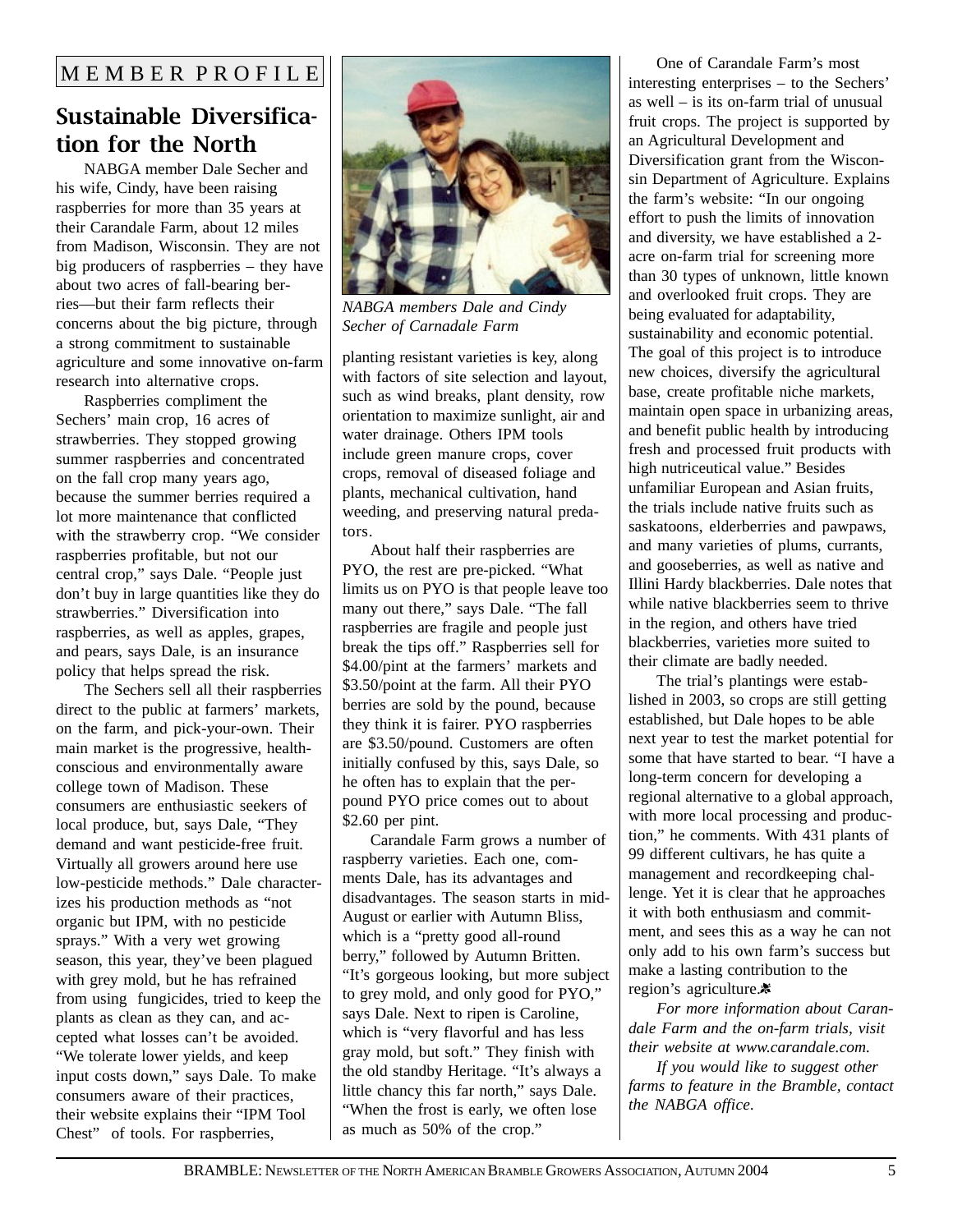# Raspberry Research **Update 2003**

#### *By Brian R. Smith, University of Wisconsin-River Falls*

The general objective of this program is to develop new floricane and primocane-fruiting cultivars with improved characteristics for commercial growers in the eastern and midwestern United States and Canada.

 The role of the University of Wisconsn-River Falls is to serve as winter hardiness testing site for the WI/ "Five Aces" Cooperative Bramble Breeding Program. Hybridization was conducted at "Five Aces Breeding" in Maryland. Seeedlings were germinated, grown to transplant size, and then sent to UW-River Falls, field transplanted and selected over a 2 to 4 year period. Breeding and advanced selections have been sent to "Five Aces Breeding" for propagation via apical meristems/shoot tips (tissue culture) and for further hybridization use. Advanced selections have been sent to appropriate cooperating sites for further testing. Appropriate advanced selections with cultivar potential for Wisconsin are being tested at UW-River Falls.

### Progress to Date

Support for this project has been provided by Five Aces Breeding, the Wisconsin Berry Growers Association, NABGA, and the Wisconsin Department of Agriculture. This represents the eleventh year of UW-River Falls' involvement in the Cooperative Bramble Breeding Program. Over the years, a total of 10,558 seedlings have been planted at UW-River Falls from which 59 advanced selections have been made. In Summer 2003, 826 seedlings were planted, representing 11 progenies. Seedlings are planted on a 2' x 8' spacing within and between rows, respectively. Advanced selections are planted in replicated or observational trials.

Currently, all the bramble seedlings (3,856) planted since 2001 still remain in the field as sources from which to

select for potential cultivar and breeding material.

The past two years were devastating to the bramble plantings. On May 1, 2001, a severe storm dropped marbleto baseball-sized hail for 20 minutes, ruining what was left of the floricanes. The winter of 2001-2002 was equally devastating. An extremely mild winter (only –4° in December-February), followed by a very cold March and record April snowfall killed most floricanes again. The winter of 2002- 2003 also caused considerable injury. Although characterized by generally mild temperatures, severe fluctuations from  $54^{\circ}$  on January 8 to  $-1^{\circ}$  on Jan 11 in conjunction with record frost depths (10') killed the floricanes on all cultivars except 'Killarney' and 'Boyne' and eliminated most of the seedlings also.

Twenty seedling selections were made this year (table omitted in this newsletter).

### Raspberry Genotype Trials

A 3-replicate, 29-genotype, floricane/ primocane bramble performance trial was established at UW-River Falls this year. Observational plots were also established for ten advanced selections.素

#### **Selections in Raspberry Geno**type Trials

| Floricane-       | Primocane -           |
|------------------|-----------------------|
| fruiting         | fruiting              |
| Boyne            | Anne                  |
| Encore           | <b>Autumn Bliss</b>   |
| Esta             | <b>Autumn Britten</b> |
| Festival         | Autumn Byrd           |
| K81-6            | Caroline              |
| Killarney        | Dinkum                |
| NY 253           | Heritage              |
| <b>NY 258</b>    | Himbo Top             |
| <b>NY 283</b>    | Joan J                |
| Nova             | Kiwi Gold             |
| $OAM-W2$         | QEG                   |
| $OAY - F1$       | Polana                |
| $PCS - 1$        | Ruby                  |
| $PCS - 2$        | Summit                |
| Prelude          |                       |
| Royalty (purple) |                       |
| MacBlack (black) |                       |
| Cancanska        |                       |
| (blackberry)     |                       |

Each research project funded by the NABG Research Foundation submits a progress report to the Foundation at the end of the year. These reports were received in December 2003 for projects funded in February of that year. Reports on all projects are printed in the *Bramble* over the course of the year.

### R E S E A R C H R E P O R T

### Evaluation of Raspberry Seedling Progenies For Heat Tolerance, Resistance to Variable Winter Temperatures, & Horticultural Characteristics

*By James R. Ballington, Horticultural Science Department, NC State University*

The funding that was received from NABGA for 2003 was used for supplies for constructing simple trellises for first backcross generation hybrid raspberry seedling progenies established at Jackson Springs, NC (primarily), and Fletcher, NC. These progenies involved crosses of F1 hybrids between *R. parvifolius* and red raspberry back to unrelated red raspberry genotypes.

Evaluation of previously established second backcross hybrid progenies of this type at the Jackson Springs site in 2003 demonstrated that it is feasible to select for all the stated characteristics (heat tolerance, resistance to variable winter temperatures, and superior horticultural characteristics). The percentage of seedlings meeting all these criteria was quite low, as expected, but six elite selections were identified from among 350 seedlings. The percentage of first backcross seedlings meeting the first two criteria (heat tolerance and resistance to variable winter temperatures) in 2004 should be significantly higher due to the higher percentage of *R. parvifolius* parentage. The percentage meeting the third criterion (superior horticultural characteristics) is difficult to predict.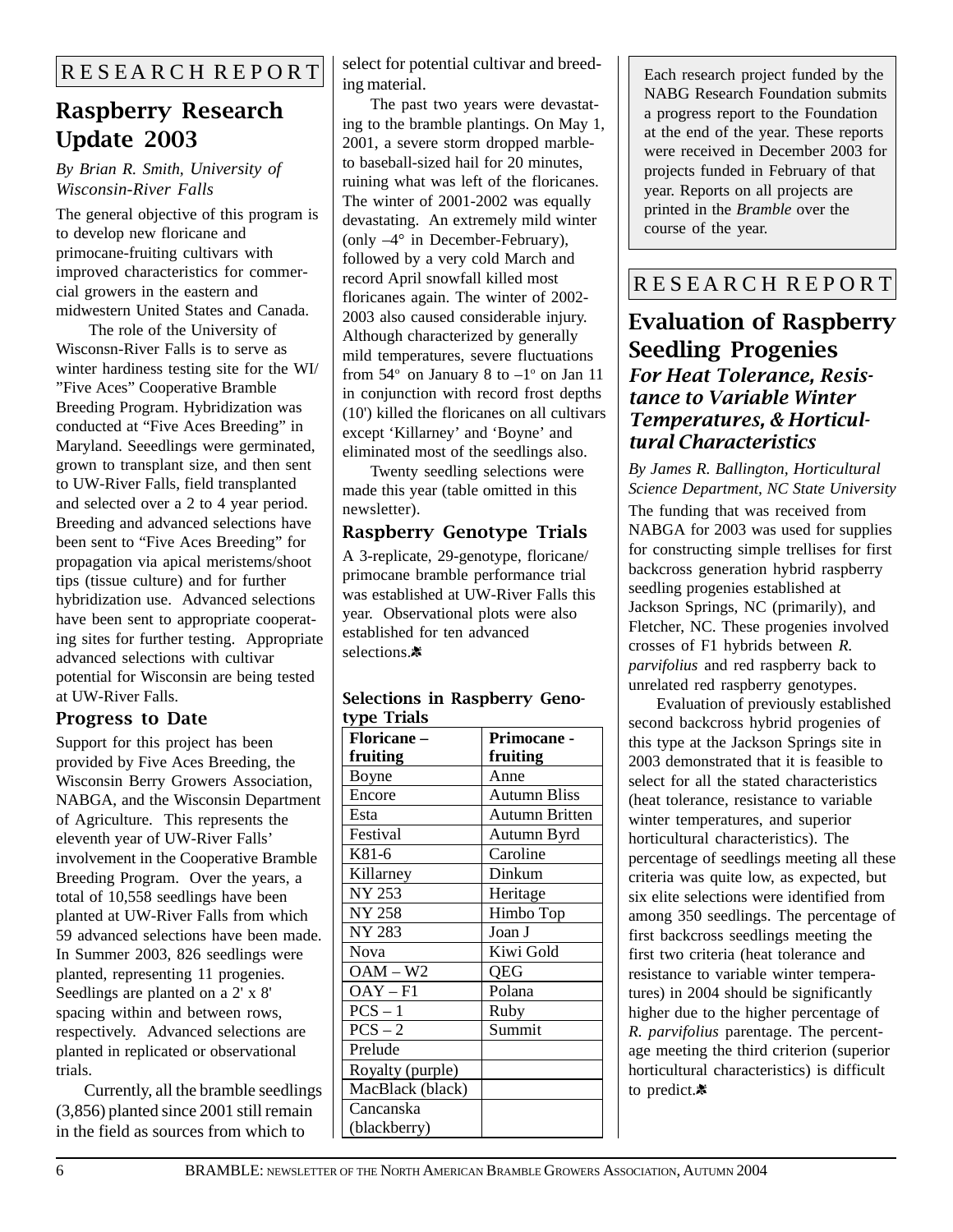## Orange Felt (Orange Cane Blotch) of Blackberry

#### *By Phillip M. Brannen, University of Georgia*

With the recent expansion of the blackberry industry in Georgia, we have seen diseases which are only briefly mentioned as curiosities in other locations. One of these is the orange felt (also known as orange cane blotch) disease of blackberry, caused by the parasitic alga *Cephaleuros virescens*. Orange felt is especially prevalent on blackberries grown in very hot, wet, and humid environments, such as those encountered in much of the coastal plain areas of the Southeast. Where colony formation is limited, it has been stated that this alga does not limit production.

However, though confirming research trials have yet to be conducted, we are currently recommending that control methods be utilized in Georgia. Where ideal environmental conditions occur, this alga may possibly girdle canes or augment other cane diseases, causing subsequent decline and death.

### Causal Organism

Only a few algal species attack plants, and of these, *C. virescens* is the only common species in the United States The *Cephaleuros parasiticus* alga, though a significant pathogen of tea, has been reported on Louisiana magnolias, but has otherwise not been observed as a pathogen in the United States. The alga *C. virescens* is prevalent in the South, and it has been reported as a pathogen of nearly 300 species and cultivars of plants; of these, roughly 80 include stem spots or lesions as symptoms. Though *C. virescens* is generally reported to only colonize between the cuticle (upper waxy layer) and the epidermis (outer cell layer), colonization has been observed within the epidermal cells of the plant, and damaged tissue has been observed within the plant cortex region – opening the door for the possibility that the plant may be "girdled" by the infections or subsequent damage. Since stem cracking also accompanies infection, this may also

![](_page_6_Picture_6.jpeg)

account for death of blackberry canes, due to secondary attack by opportunistic fungi such as *Botryosphaeria* species.

#### **Symptoms**

Initial symptoms are observed as colonies develop on canes. Orange felt is first characterized by the appearance of yellow, disk-shaped spots on the canes. Initial spotting is usually more prevalent towards the cane base. Orange felt is later characterized by orange spots which are often blotchy or velvety in appearance. The orange color results from the production of haematochrome pigments by the sporeproducing structures as they mature. Spots often coalesce (merge) under wet, humid conditions – virtually covering the entire cane. Spots can appear in the late spring, but are more prevalent throughout the summer and fall as the colonies develop.

This disease is often confused with rust diseases of blackberry, since the spots are very orange in appearance as they mature. However, the two can be easily distinguished microscopically. In addition, rust spores readily rub off, forming a rust stain on whatever surface they touch, whereas lightly rubbing orange felt colonies does not result in a stain.

### Disease Development and Spread

Through field observation and limited reports, it is assumed at this time that the disease cycle for *C. virescens* is roughly the same on blackberry as other plant species, but this has not been

*For color pictures, see the web version of this article at www.nabga.org or the original article at www.smallfruits.org.*

studied in detail. Generally, colonies form where zoospores (mobile swimming spores) settled the prior summer. In the case of blackberries, spread has to occur from floricane

to primocane in each year of continued colony production. As the colonies develop in early to mid-summer, they form hair-like stalks (sporangiophores), which subsequently produce multiple sporangia. Under wet conditions, the sporangia in turn release multiple zoospores (swimming spores), each of which is capable of forming a new colony. Spores can actually swim to a new spot on a cane, but spread from floricane to primocane is likely through splashing water from summer rains. Producing prolific numbers of viable spores, this alga can be aggressive. The disease cycle takes 8-9 months to complete.

### Control

Removal of floricanes immediately after harvest may help to prevent further spread of the algal spores to primocanes. Copper sprays should also help to prevent spread. Many copper products are registered for control of a multitude of blackberry diseases, using relatively high rates for late dormant and fall applications and lower rates for times in which succulent tissue is present (read all labels for specific directions). The currently labeled use times for most copper materials may not be sufficient to cover all infection periods. Also, copper injury can occur under prolonged use or under certain environmental conditions, such as very hot or prolonged moist periods (poor drying conditions). Since sporulation of this alga has been observed in June, this may indicate that additional, season-long

*Continued next page*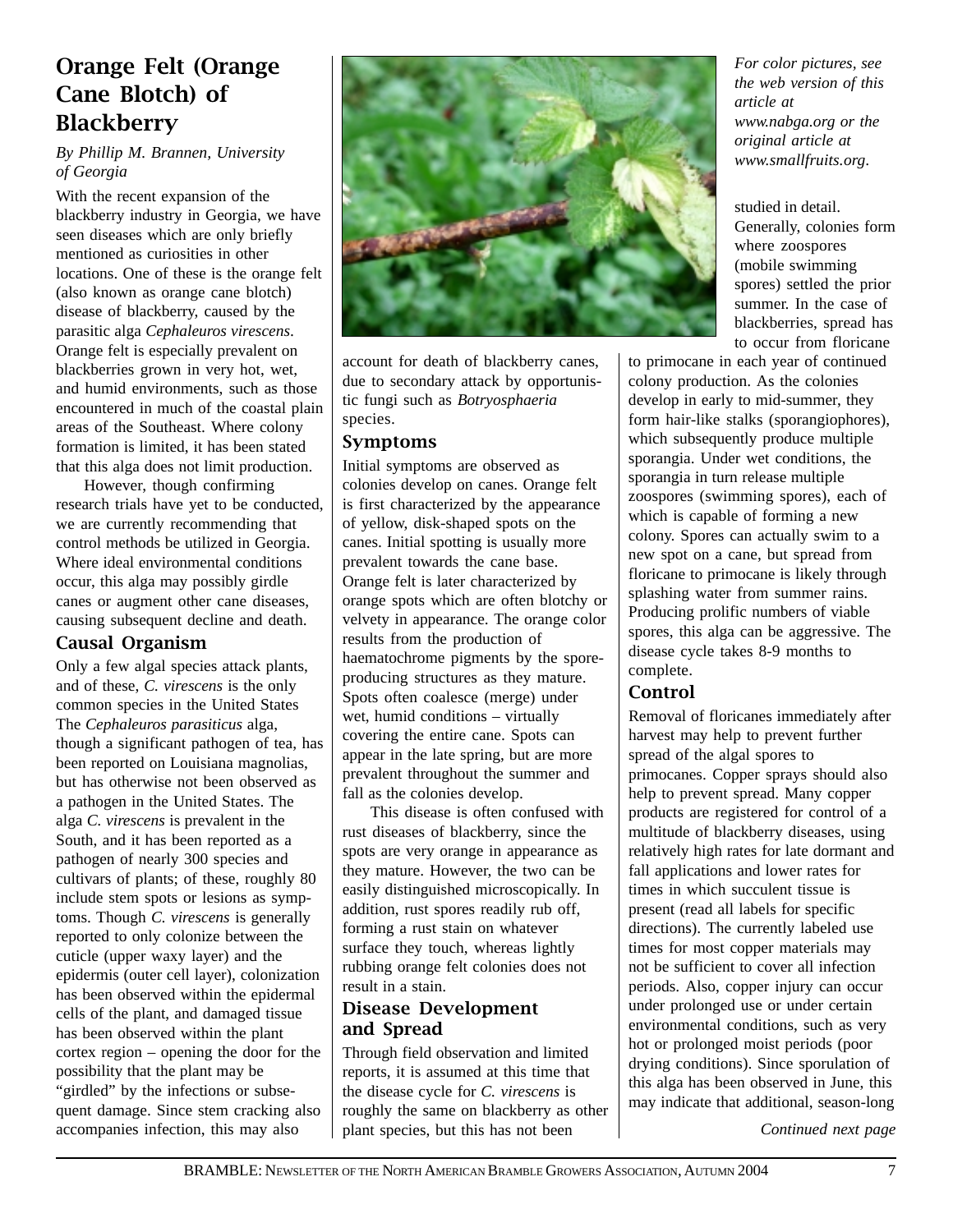### NEWS PRUNINGS

### Fungicide for Raspberries

In early June, Arvesta Corporation announced that CaptEvate 68WDG Fungicide is registered for use on raspberries nationwide.Said Mark Quick, area sales manager of Arvesta Corporation."CaptEvate offers control of gray mold, anthracnose fruit rot and spur blight on raspberries." The product is a combination of two fungicides, Elevate (fenhexamid) and Captan. For more information, visit www.arvesta.com.

#### Resources for Organic Bramble Growing

*Organic Culture of Bramble Fruits* is a free publication of ATTRA, the national sustainble agriculture informaiton service. The 20-page document includes sections on cultural considerations, weed management, fertility management, greenhouse raspberry production, diseases, insects, economics and marketing, and resources. additional publications that may be of value to those pursuing organic production is ATTRA's *Overview of Organic Fruit Production.*

Both are available on the web at www.attra.ncat.org/attra-pub or by calling 800-346-9140.

### NE Small Fruit Pest Management Guide

The current edition of the *New England Small Fruit Pest Management Guide* is now available for purchase for \$10 (plus \$4 for S&H). To purchase a copy send a check for \$14 made out to Univ. of Massachusetts to: Sonia Schloemann, 25 West Experiment Station/UMass, 25 West Experiment Station/UMass, Amherst, MA 01003. Credit card purchases of this publication can be made online by going to: http:// www.umassextension.org/Merchant2/ merchant.mv

### E-Newsletter Subscription

Because of budget cuts, the excellent email newsletter *Massachusetts Berry Notes* will now be available by subscription only (\$25). For information on subscribing, email Sonia Schloemann (sgs@umext.umass.edu).

### Southeast Strawberry Expo

The North Carolina Strawberry Assoiation invites bramble growers interested in plasticulture strawberry production to the Southeast Strawberry Expo, November 3-5, 2004 in High Point, NC. The Southeast's premier educational event for strawberries, the Expo attracts growers from across the country. For more information, call 919-542-3687 or email ncstrawberry.com.

![](_page_7_Picture_12.jpeg)

![](_page_7_Picture_13.jpeg)

### **What's Cooking?**

Please send your favorite raspberry or blackberry recipes for NABGA's website. Wouldn't it be great to have a recipe from every NABGA member?

Any kind of recipe is fine, from salad to dessert, from sauce to sorbet. Please try to provide the source (e.g. the name of the person who created it or gave it to you, or title, author, and publisher of a printed source) and we'll credit that source as well as y ou/your farm.

Mail your recipe to NABGA, 1138 Rock Rest Rd., Pittsboro, NC 27312, fax to 919-542-4037, or email to nabga@mindspring.com.

# Orange Felt

or targeted applications of copper materials (reduced rates) may be necessary for optimal control; however, mid-summer copper applications are not generally allowed under most current labels, and once again, plant tissue damage may possibly occur under hot conditions. Reduced-rate, summer copper applications, as well as development of new algicidal materials and control methods, should be subjects for future research. Without regard, good sanitation and use of copper sprays (as currently labeled) are the best (only) good control methods available at this time. *Continued from previous page*

*Reprinted from* Small Fruit News *Volume 4, No. 3 July, 2004. This newsletter of the Southern Region Small Fruit Consortium is available at www.smallfruits.org. To subscribe to an electronic notification service of new Small Fruit News issues on the web, send your e-mail address to schnabe@clemson.edu.*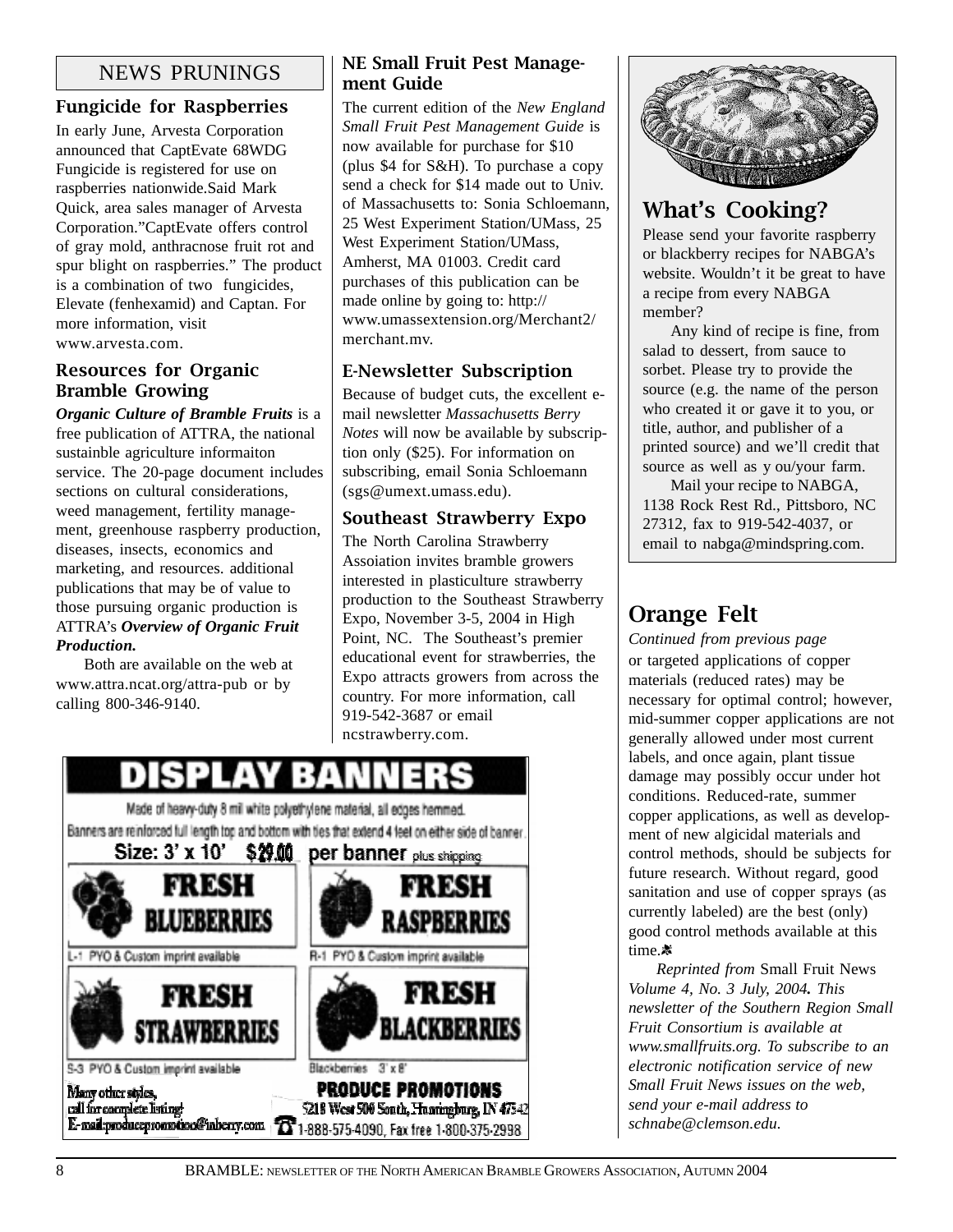![](_page_8_Picture_0.jpeg)

1138 Rock Rest Road Pittsboro, North Carolina 27312 Phone: 919-542-3687 Fax: 919-542-4037 E-mail: NABGA@mindspring.com

*It's membership renewal time! We hope you'll want to continue to be part of NABGA in 2004–2005, and welcome your suggestions of how NABGA can better serve you – and the bramble industry as a whole. Please renew today.*

NABGA's membership year runs October 1 - September 30. This year, our membership form asks for some new information. Additional phone numbers and your website will make NABGA's membership directory more useful and let us put links to your website on ours. Questions on what you raise, how you market, and how NABGA can help you help give a clearer picture of our members and their needs. Please circle any of the above information you would NOT like shared in NABGA's membership directory.

| FEES (all fees in US funds only, please) |  |  |  |  |
|------------------------------------------|--|--|--|--|
|------------------------------------------|--|--|--|--|

| Grower Base Fee: \$75 (1/4 of this goes directly to the NABG Research Foundation)  S___________    |  |
|----------------------------------------------------------------------------------------------------|--|
|                                                                                                    |  |
|                                                                                                    |  |
| OPTIONAL DISCOUNT SUBSCRIPTIONS (a benefit of membership)                                          |  |
| Northland Berry News $\Box$ U.S. \$16 $\Box$ Canada \$18 $\Box$ International \$22  S_____________ |  |
| American Fruit Grower □ U.S. \$10 □ Canada \$15 □ International \$25  S____________                |  |
|                                                                                                    |  |
|                                                                                                    |  |
|                                                                                                    |  |
| PAYMENT FORM □ Check or Money order □ Visa □ Mastercard                                            |  |
|                                                                                                    |  |
|                                                                                                    |  |
|                                                                                                    |  |

Please make checks out to NABGA. Credit cards accepted September through February only. Send renewal to address above. All members receive a full year's subscription to the Bramble and a copy of the year's conference Proceedings.

Growers: What small fruit crops do you grow? ❑ ,"-!'❑ 3-'❑ -'❑ ,"'❑ 7 How do you sell? Please check all that apply.  $\Box$  Pick-Your-Own  $\;\;\Box$  Retail direct to consumers  $\;\;\Box$  Wholesale (restaurants, small buyers) ❑ &"-" "-2'7 How can NABGA help you? What should the organization be doing? Please share your ideas and suggestions

(use separate sheet if needed):